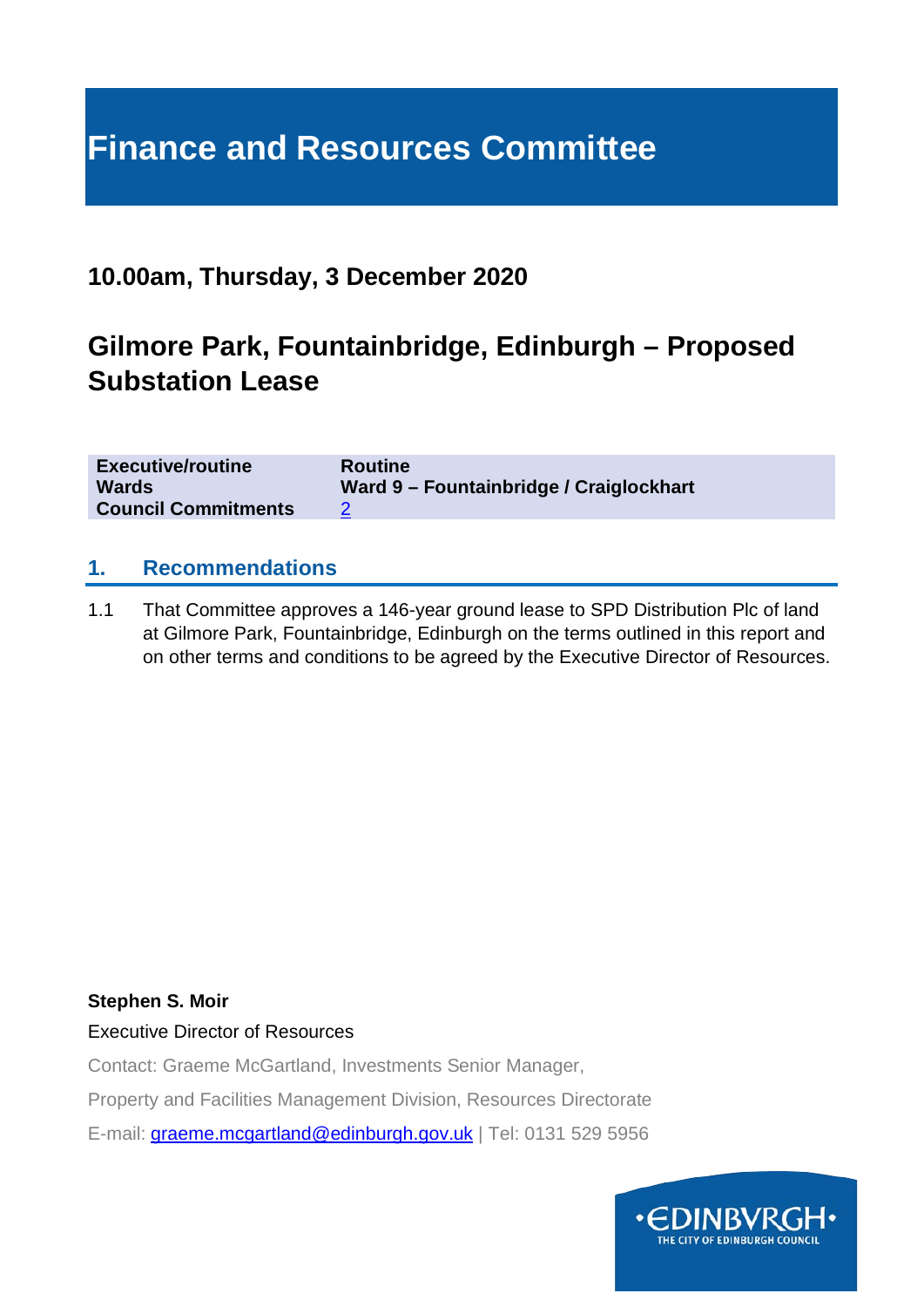**Report**

## **Gilmore Park, Fountainbridge, Edinburgh – Proposed Substation Lease**

#### **2. Executive Summary**

2.1 The proposed development of the Council owned and at Fountainbridge requires a relocation of an existing substation. The report seeks approval to grant a 146-year ground lease on land at Gilmore Park, Fountainbridge on the terms and conditions outlined in the report.

#### **3. Background**

- 3.1 The Council are currently seeking a development partner to deliver a mixed-use scheme on the Council owned former brewery site at Fountainbridge.
- 3.2 An existing Scottish Power substation sits on part of the Council owned land at Viewforth. The proposed residential development for this part of the site requires the removal of the substation to an alternative location within the development.
- 3.3 Working together with Scottish Power, an alternative site has been identified on the eastern side of Gilmore Park as shown outlined and hatched in red on the attached plan. The area extends to approximately 530 sq m (5,705 sq ft).

#### **4. Main report**

- 4.1 The following terms have been provisionally agreed:
	- Subjects 530 sq m (or thereby) to east of Gilmore Park, Fountainbridge, Edinburgh;
	- Lease: 146 years from date of entry;
	- **Parameter 1.00 per annum;**
	- Use: Substation:
	- Repairs: Tenant full repairing and insuring obligation;
	- Costs: Both parties liable for their own costs;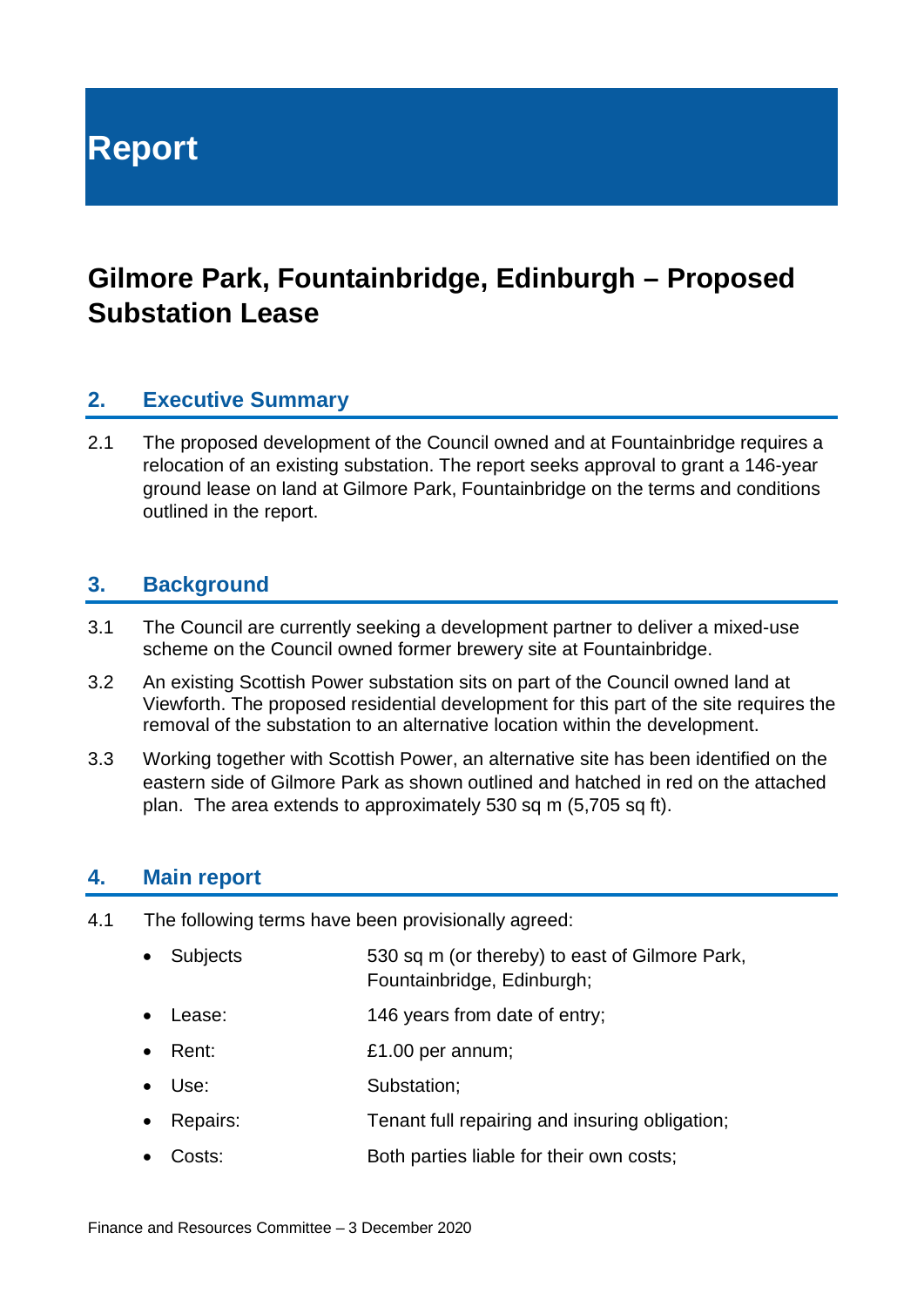- Other Terms: Planning permission required for substation.
- 4.2 Scottish Power will undertake to deliver the new substation on the land prior to the decommissioning and demolition of the existing substation at Viewforth.

#### **5. Next Steps**

5.1 Following Committee approval, Legal Services will be instructed to progress the preparation of a new lease.

#### **6. Financial impact**

6.1 There will be limited direct financial benefit to the Council from this lease however the relocation will support the mixed-use development at Fountainbridge.

#### **7. Stakeholder/Community Impact**

7.1 Ward members have been made aware of the recommendations of the report.

#### **8. Background reading/external references**

8.1 Not applicable.

#### **9. Appendices**

9.1 Appendix 1 – Location Plan